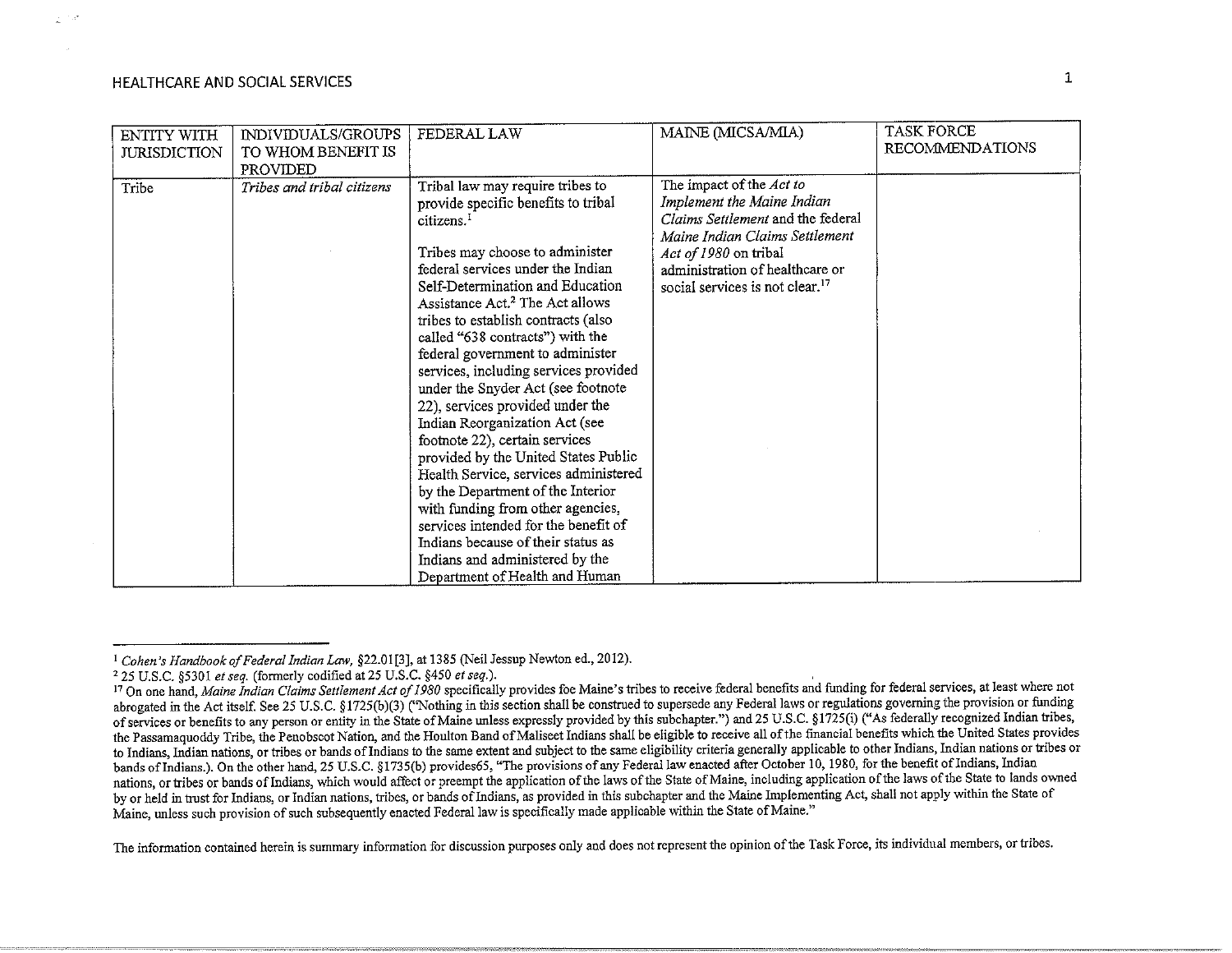**Contract** 

| Services or the Department of the                 |  |
|---------------------------------------------------|--|
|                                                   |  |
| Interior. $3$                                     |  |
| Self-determination contracts are                  |  |
|                                                   |  |
| subject to certain requirements, as               |  |
| outlined in the law itself. <sup>4</sup> However, |  |
| the law provides that the federal                 |  |
| government may only deny a contract               |  |
| under certain circumstances,                      |  |
| including a finding by the                        |  |
| Department of the Interior that the               |  |
| services to be rendered are                       |  |
| unsatisfactory, that "adequate                    |  |
| protection of trust resources" is not             |  |
| provided for, that the services                   |  |
| contacted cannot be properly                      |  |
| completed or maintained under the                 |  |
| proposed contract, that the funds                 |  |
|                                                   |  |
| requested are in excess of allowable              |  |
| amounts, or that the services                     |  |
| proposed are beyond the allowable                 |  |
| scope. <sup>5</sup>                               |  |
|                                                   |  |
| The Tribal Self-Governance Act <sup>6</sup>       |  |
| provided the opportunity for greater              |  |
| tribal autonomy and allows tribes to              |  |
| enter into an agreement, or compacts,             |  |
| with the federal government to                    |  |
| administer programs handled by the                |  |
| Department of the Interior. <sup>7</sup> Tribes   |  |
| are able to enter into self-governance            |  |
| compacts with the Department of                   |  |
| Health and Human Services to                      |  |

*5* 25 U.S.C. §5321(a)(2) (formerly codified at 25 U.S.C. §458aaa(a)(2)).

 $\sim$ 

 $\mathbb{C}$ 

<sup>3 25</sup> U.S.C. §5321(a)(l) (formerly codified at 25 U.S.C. §458aaa).

<sup>4</sup> 25 U.S.C. §5301 *et seq.* (formerly codified at 25 U.S.C. §450).

<sup>6</sup> 25 U.S.C. §5383 (formerly codified at 25 U.S.C. §458aaa).

<sup>7</sup>*Cohen's Handbook of Federal Indion* Law, §22.02[3], at 1389 (Neil Jessup Newton ed., 2012); 25 U.S.C. §5381 *et seq.*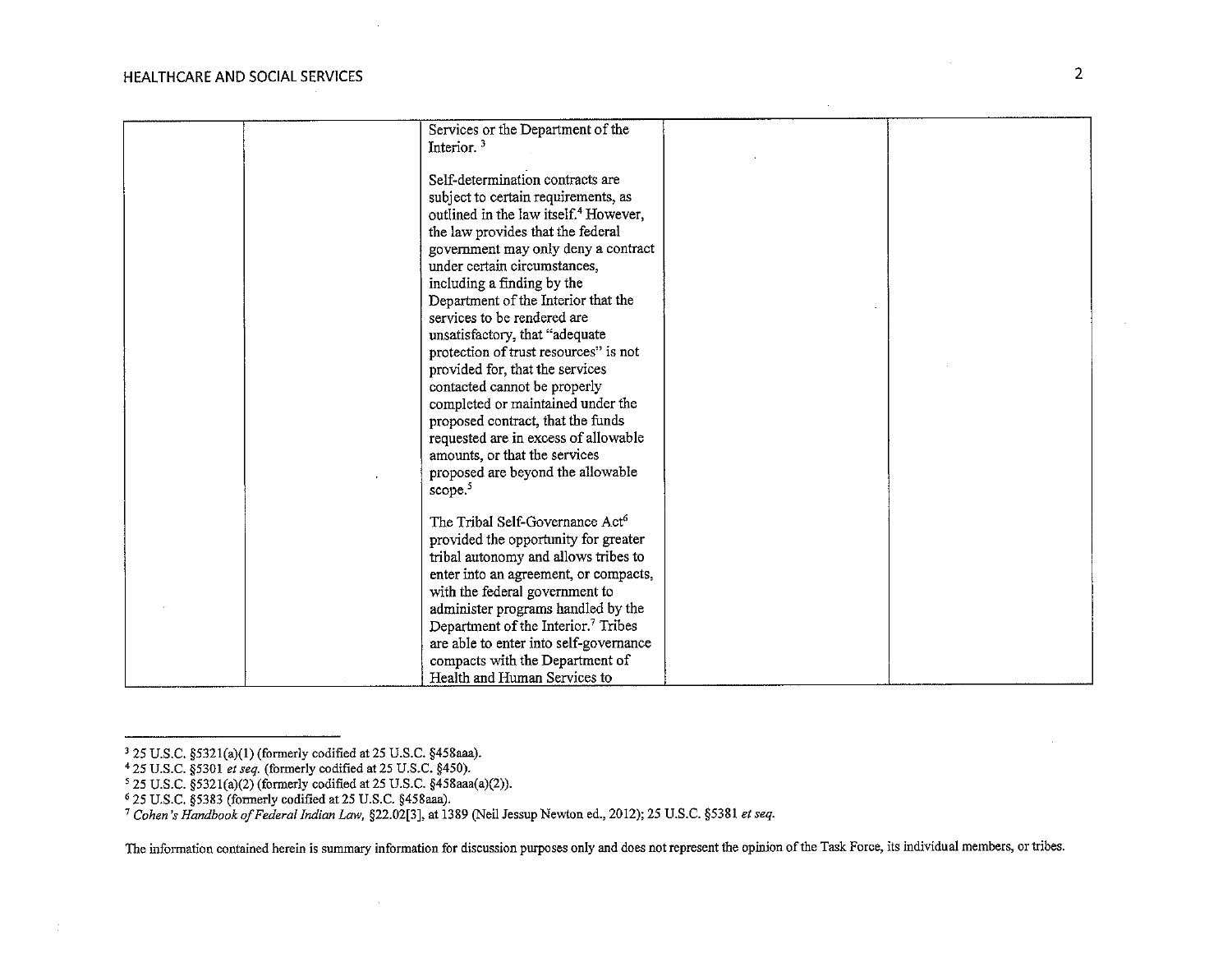$\sqrt{s}$ 

| administer Indian Health Services                |  |
|--------------------------------------------------|--|
| $(IIIS)$ programs. $8$                           |  |
|                                                  |  |
| The law allows a limited number of               |  |
| tribes per year to enter into self-              |  |
| governance compacts. <sup>9</sup> In order to be |  |
| eligible, tribes must have completed a           |  |
|                                                  |  |
| required planning phase, requested               |  |
| participation by resolution or other             |  |
| action by the tribe's governing body,            |  |
| and have demonstrated financial                  |  |
| stability and management capacity                |  |
| for three fiscal years. <sup>10</sup>            |  |
|                                                  |  |
| Funding of self-determination                    |  |
| contracts and self-governance                    |  |
| compacts is subject to Congressional             |  |
|                                                  |  |
| appropriations. <sup>11</sup>                    |  |
| Tribes are not able to self-administer           |  |
|                                                  |  |
| programs described under the Social              |  |
| Security Act (including SSI) because             |  |
| these programs are not administered              |  |
| "for the benefit of Indians because of           |  |
| their state as Indians"). <sup>12</sup> However  |  |
| other programs, including TANF and               |  |
| child welfare, child support                     |  |
| enforcement and adoption and foster              |  |
| services, have statutory language that           |  |
| allows for direct administration. <sup>13</sup>  |  |
|                                                  |  |
| Tribes may administer Supplemental               |  |
| Nutrition Assistance Program                     |  |

<sup>8</sup>*Cohen's Handbook of Federal Indian Law,* §22.02[3], at 1390 (Neil Jessup Newton ed., 2012).

 $9$  25 U.S.C. §5383(b)(1).

 $^{10}$  25 U.S.C. §5383(c)(1).

II 25 U.S.C. §5383(e) (self-governance compacts); 25 U.S.C. §5322(a) (self-determination contracts); *see Cohen's Handbook of Federal Indicm Law,* §22.02[5], at 1394 (Neil **Jessup Newton ed., 2012),** 

<sup>&</sup>lt;sup>12</sup> Cohen's Handbook of Federal Indian Law, §22.06[2][b], at 1445-56 (Neil Jessup Newton ed., 2012) (citing former 25 U.S.C. §450f(a)(1)(E), currently codified at 25 U.S.C. §532l(a)(l)(E)).

<sup>13</sup>*Cohen's Handbook of Federal Indian Law,* §22.06[2J[b], at 1446 (Neil Jessup Newton ed., 2012).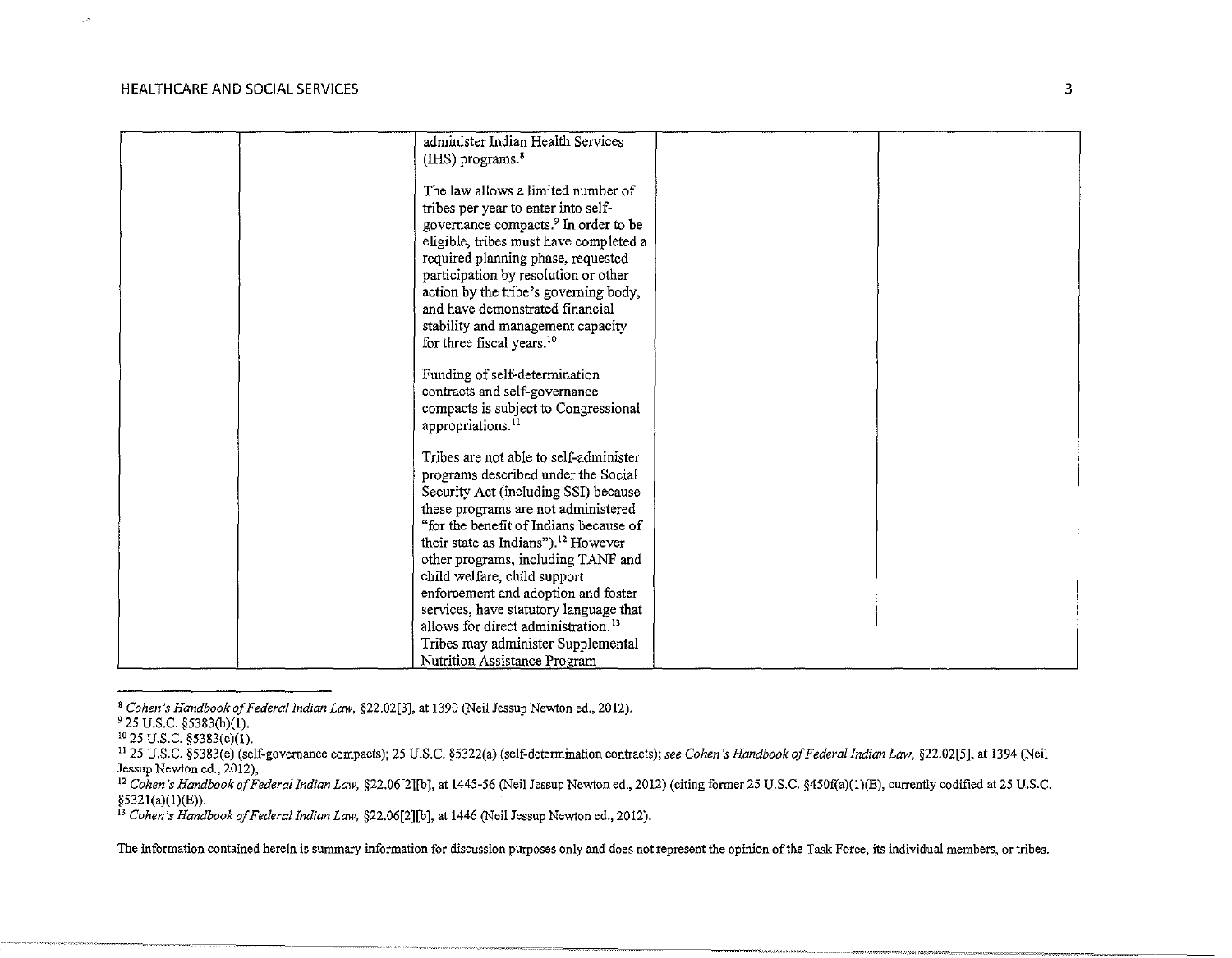|       |                             | (SNAP) benefits (otherwise known as                                 |                                      |  |
|-------|-----------------------------|---------------------------------------------------------------------|--------------------------------------|--|
|       |                             | food stamps) if the Food and                                        |                                      |  |
|       |                             | Nutrition Service of the United States                              |                                      |  |
|       |                             | Department of Agriculture (USDA)                                    |                                      |  |
|       |                             | determines that the state is not                                    |                                      |  |
|       |                             | properly handling program                                           |                                      |  |
|       |                             | administration on a reservation and                                 |                                      |  |
|       |                             | that the tribe has the ability to                                   |                                      |  |
|       |                             | manage the program's                                                |                                      |  |
|       |                             | administration. <sup>14</sup> The Special                           |                                      |  |
|       |                             | Supplemental Nutrition Program for                                  |                                      |  |
|       |                             | Women Infants, and Children (WIC)                                   |                                      |  |
|       |                             | allows for tribal administration. <sup>15</sup>                     |                                      |  |
|       |                             | The Federal Tort Claims Act                                         |                                      |  |
|       |                             | provides that the federal government                                |                                      |  |
|       |                             |                                                                     |                                      |  |
|       |                             | is responsible for tort claims against                              |                                      |  |
|       |                             | tribes carrying out self-determination                              |                                      |  |
|       |                             | contracts and as such, the Attorney                                 |                                      |  |
|       |                             | General will provide representation<br>in such cases. <sup>16</sup> |                                      |  |
|       |                             |                                                                     |                                      |  |
|       | Non-tribal citizens         | Tribes may provide certain healthcare                               | The Act to Implement the Maine       |  |
|       |                             | services to non-tribal citizens. See                                | Indian Claims Settlement or the      |  |
|       |                             | Federal Section for additional                                      | federal Maine Indian Claims          |  |
|       |                             | information.                                                        | Settlement Act does not appear to    |  |
|       |                             |                                                                     | affect federal language regarding    |  |
|       |                             |                                                                     | the delivery of healthcare or social |  |
|       |                             |                                                                     | services to non-tribal citizens,     |  |
|       |                             |                                                                     | though see footnote 17.              |  |
|       |                             |                                                                     |                                      |  |
| State | Tribes and tribal citizens. | Services provided by state                                          | The Passamaquoddy Tribe,             |  |
|       |                             | governments must be                                                 | Penobscot Nation and Houlton         |  |
|       |                             | nondiscriminatory, and states cannot                                | Band of Maliseet Indians are         |  |
|       |                             | exclude tribal citizens from receipt of                             | eligible for state benefit           |  |
|       |                             | services for which they would be                                    |                                      |  |

<sup>&</sup>lt;sup>14</sup> Cohen's Handbook of Federal Indian Law, §22.06[3], at 1447 (Neil Jessup Newton ed., 2012).<br><sup>15</sup> Cohen's Handbook of Federal Indian Law, §22.06[3], at 1447 (Neil Jessup Newton ed., 2012).<br><sup>16</sup> Cohen's Handbook of Feder the Indian Appropriations Act, Pub. L. No. 101-512, §314, 104 Stat. 1915 (1990)).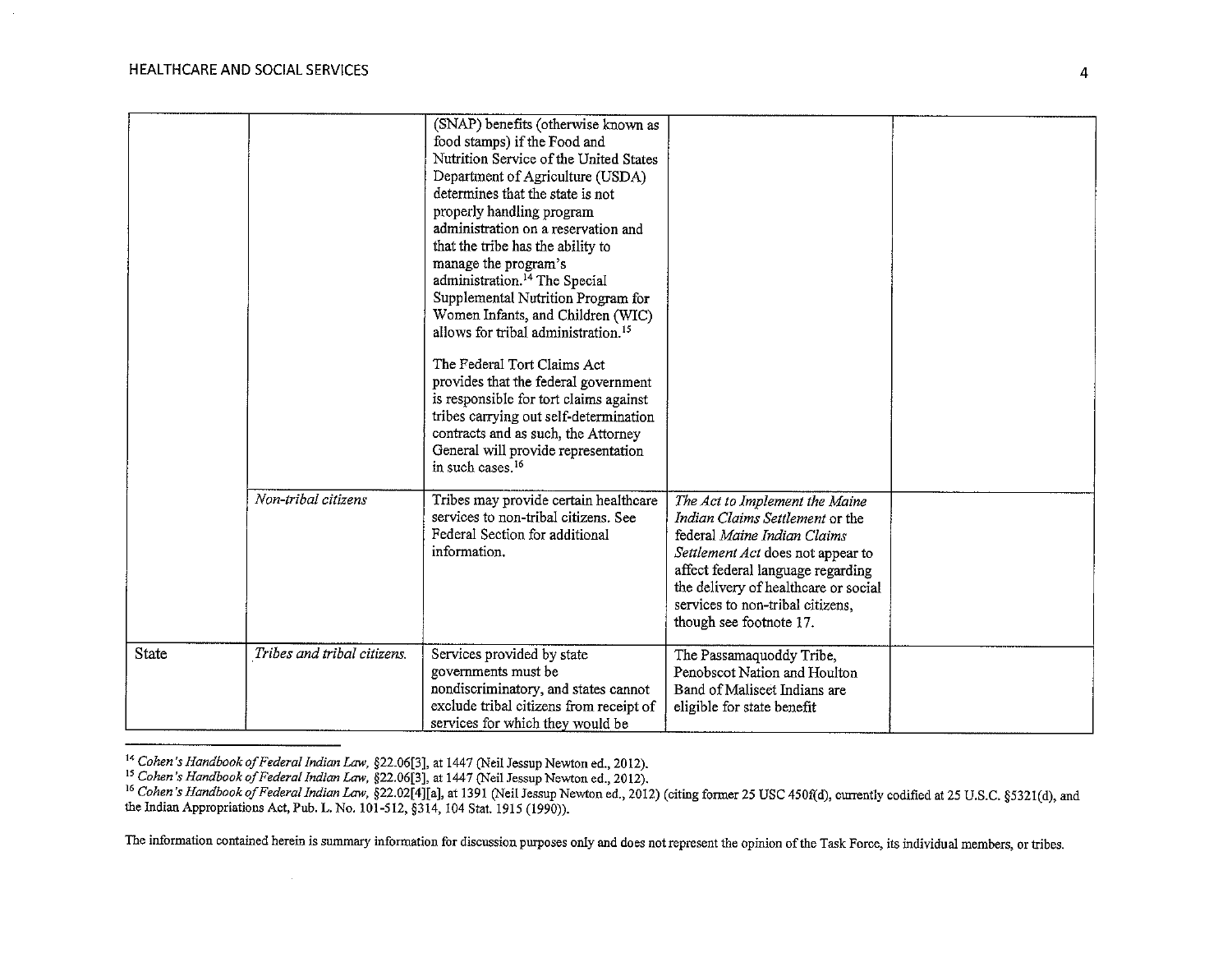$\mathbb{R}^3$ 

|                       |                            | eligible were they not tribal<br>citizens. <sup>18</sup><br>States administering federal programs<br>may not restrict Indians' access to<br>benefits due to their status as<br>Indians. <sup>19</sup>                                                                                                                                                                                                                                                                                                                                  | programs. <sup>20</sup> The tribes are also<br>eligible for discretionary state<br>grants or loans. <sup>21</sup><br>Residents of Passamaquoddy and<br>Penobscot territories or the<br>Houlton Band Trust Land are<br>eligible for state benefit<br>programs. <sup>22</sup> |  |
|-----------------------|----------------------------|----------------------------------------------------------------------------------------------------------------------------------------------------------------------------------------------------------------------------------------------------------------------------------------------------------------------------------------------------------------------------------------------------------------------------------------------------------------------------------------------------------------------------------------|-----------------------------------------------------------------------------------------------------------------------------------------------------------------------------------------------------------------------------------------------------------------------------|--|
| Federal<br>Government | Tribes and tribal citizens | The federal government has an<br>obligation to provide certain services<br>to tribal citizens. This obligation<br>derives from treaties and other<br>agreements, the inherent trust<br>relationship that exists between tribal<br>citizens and the federal government<br>and federal law itself. <sup>23</sup> Courts have<br>interpreted laws regarding this<br>obligation liberally and have been<br>critical of efforts to reduce or restrict<br>services. <sup>24</sup> However, there have been<br>cases in which the courts have | The impact of the Act to<br>Implement the Maine Indian<br>Claims Settlement and the federal<br>Maine Indian Claims Settlement<br>Act on tribal administration of<br>healthcare or social services is not<br>clear (see footnote 17).                                        |  |

<sup>&</sup>lt;sup>18</sup> Cohen's Handbook of Federal Indian Law, §22.01[3], at 1385 (Neil Jessup Newton ed., 2012) ("Indians therefore have a right to state services on the same terms as other state citizens. Indians may not be excluded from state services because of their special trust relationship with the federal government, because they live on tax-exempt land, or because

21 *An Act to Implement the Maine Indian Claims Settlement,* 30 M.R.S.A. §6211(3).

<sup>&</sup>lt;sup>19</sup> Cohen's Handbook of Federal Indian Law, §22.06[2][a], at 1444 (Neil Jessup Newton ed., 2012) (citing Morton v. Ruiz, 415 U.S. 199 (1974)).<br><sup>20</sup> An Act to Implement the Maine Indian Claims Settlement. 30 M.R.S.A. §621 eligible for participation and entitled to receive benefits from the State under any state program that provides financial assistance to all municipalities as a matter of right. Such entitlement must be determined using statutory criteria and formulas generally applicable to municipalities in the State."). *See* 30 M.R.S.A. §6211(1)-(2) (describing funding calculations).

<sup>&</sup>lt;sup>22</sup> An Act to Implement the Maine Indian Claims Settlement, 30 M.R.S.A. §6211(4) ("Residents of the Indian territories or Houlton Band Trust Land are eligible for and entitled to receive any state grant, loan, unemployment compensation, medical or welfare benefit or other social service to the same extent as and subject to the same eligibility requirements applicable to other persons in the State as long as in computing the extent to which any person is entitled to receive any such funds any money received by such person from the United States within substantially the same period of time for which state funds are provided and for a program or purpose substantially similar to that funded by the State is deducted in computing any payment to be made b

<sup>&</sup>lt;sup>23</sup> Cohen's Handbook of Federal Indian Law, §22.01[3], at 1384 (Neil Jessup Newton ed., 2012). Relevant federal laws include Snyder Act (25 U.S.C. §13), which directs the Bureau of Indian Affairs to "direct, supervise and expend" funds for healthcare and other services for Indians, and the Indian Health Care Improvement Act or IHCIA (25 U.S.C. §1601 *et seq.).* 

<sup>24</sup>*Cohen's Handbook of Federal Indian Law,* §22.01[3], at 1384 (Neil Jessup Newton ed., 2012; See *Morton v. Ruiz,* 415 U.S. 199 (1974); *McNabb v. Bowen,* 829 F.2d 787, 792 (9ili Cir. 1987); and *State of Arizona v. United States,* 657 F.2d 1479 (9'h Cir 1988).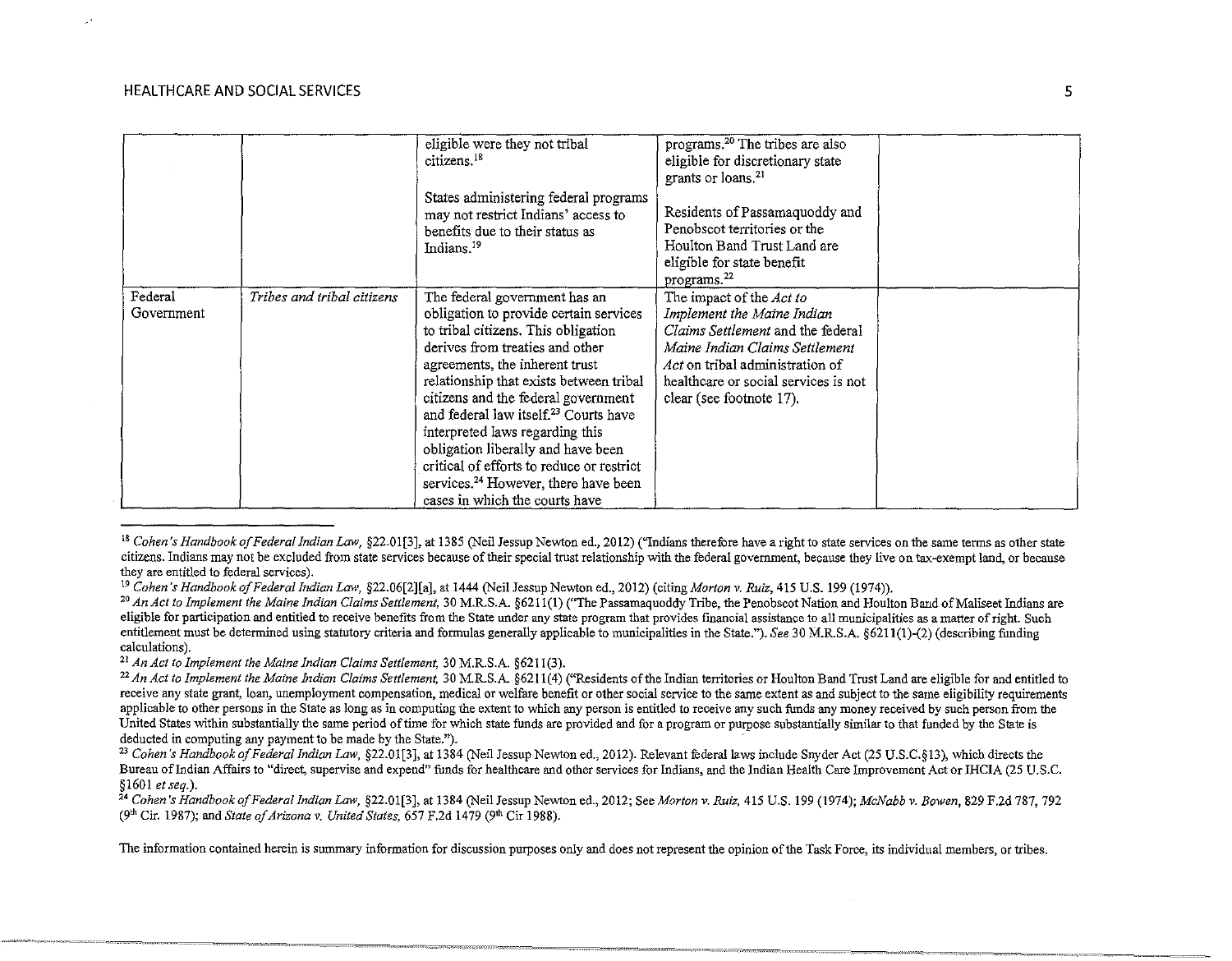| allowed for redistribution of<br>resources and for attenuation of<br>services when similar services are<br>available via other means. <sup>25</sup><br>Aside from healthcare <sup>26</sup> , other<br>for under federal law include:<br>assistance,<br>burial assistance,<br>$\bullet$<br>assistance,<br>$\bullet$ | services specific to Indians provided<br>general assistance,<br>a work experience program<br>for those receiving general<br>employment assistance and<br>vocational training,<br>disaster and emergency<br>adult care supports, and |
|--------------------------------------------------------------------------------------------------------------------------------------------------------------------------------------------------------------------------------------------------------------------------------------------------------------------|-------------------------------------------------------------------------------------------------------------------------------------------------------------------------------------------------------------------------------------|
|                                                                                                                                                                                                                                                                                                                    | social and protective<br>services for children, the<br>elderly and families. <sup>27</sup>                                                                                                                                          |
| Tribal citizens are also eligible for<br>Assistance for Needy Families<br>(TANF), Supplemental Security<br>Income (SSI) and other supports. <sup>28</sup> .                                                                                                                                                        | federal programs such as Temporary                                                                                                                                                                                                  |

<sup>&</sup>lt;sup>25</sup> Cohen's Handbook of Federal Indian Law, §22.01[3], at 1384 (Neil Jessup Newton ed., 2012) (citing Vigil v. Andrus, 667 F.2d 931 (10<sup>th</sup> Cir 1982), in which the court **determined that the BIA could transfer its school lunch program, which had provide free school lunch to all Indian children, to the United States Department of Agriculture, which**  provided lunches only to children with demonstrated need, and *Lincoln v. Vigil* 508 U.S. 182 (1993), in which the Court determined that the Indian Health Service could discontinue certain clinical services so as to direct

<sup>&</sup>lt;sup>26</sup> See the Indian Health Care Improvement Act or IHCIA (25 U.S.C. §1601 et seq.). Because the IHCIA was authorized as part of the Affordable Care Act, its future is uncertain given ongoing litigation. See Texas v. United

<sup>&</sup>lt;sup>27</sup> Cohen's Handbook of Federal Indian Law, §22.06[1], at 1443 (Neil Jessup Newton ed., 2012), citing 25 C.F.R. §20.300-20.319 (general assistance), 25 C.F.R. §20.320-20.323 (work experience), 25 C.F.R. Pts. 26 and 27 (employment assistance and vocational training), 25 C.F.R. §20.324-20.327 (burial assistance), 25 C.F.R. §20.327-20.330 (disaster and emergency assistance), 25 C.F.R. §20.327-20. <sup>28</sup> Cohen's Handbook of Federal Indian Law, §22.06[2][a], at 1444, (Neil Jessup Newton ed., 2012).

**The information contained herein is summary information for discussion purposes only and does not represent the opinion of the Task Force, its individual members, or tribes.**